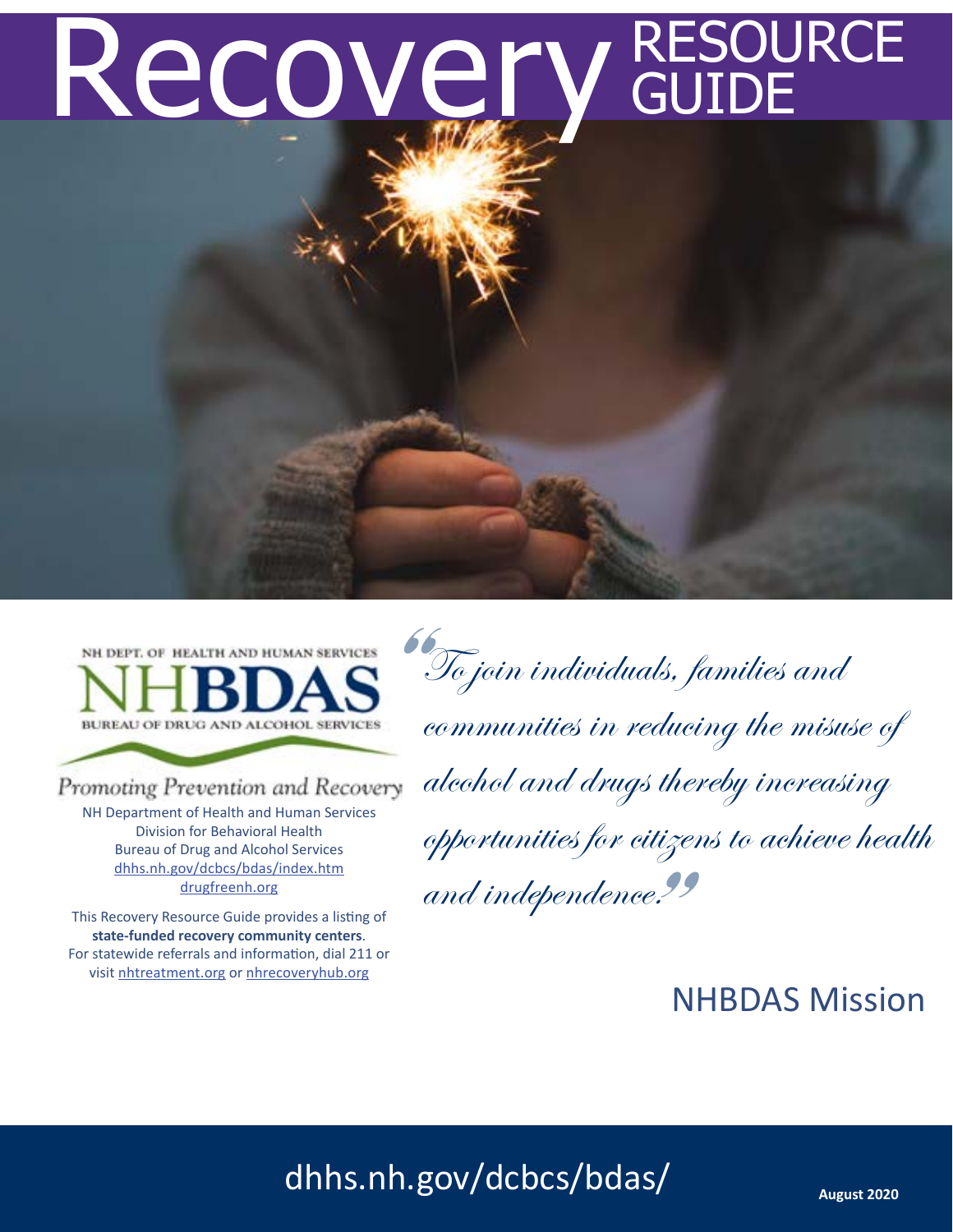Bethlehem Bath Jackson Franconia / 11/2/20 Jackson

Whitefield

Castle

Pittsburg

Lincoln

Alton

Errol

Milan

Stark

Albany

Berlin

Lyme

Sandwich

Waterville Valley

Stratford

Ossipee

Weare

Conway

Hill

Concord

**Goffstown** 

Warner

Orford

Unity

**Acworth** 

Canaan

Dixville

Littleton

Benton

**Landaff** 

Sutton

Warren

Derry

Franconia

Bow

Columbia

Livermore

**Gilford** 

Chatham

Enfield

**Hanover** 

Meredith

Center Harbor

Loudon

**Chichest**<br>E

Allenstown

Clarksville

Tamworth

**Bartlett** 

Haverhill

Groton

Jaffrey

Stoddard

Plainfield

Deerfield

Campton

Keene

Milton

Wolfeboro

**Strafford** 

Grafton

Thornton

Antrim

Window

**Hancock** 

Rindge

Jefferson

Lee

Woodstock

Alstead

Millsfield

Newport

Lancaster

Rumney

**Ellsworth** 

Henniker

**Gilsum** Sullivan

Swanzey

Epsom

Andover

Randolph

La <sub>Burbanks Grant</sub>

Dover

Madison

Shelburne

Lebanon

Barrington

Moultonborough

**Gilmanton** 

Dublin

Tuftonboro

Sargents Purchase Harts Location

Hopkinton

Atkinson Newton

Hampson Mag

Easton

Piermont

Rochester

Wakefield

Croydon

Grantham

Barnstead

Eaton

Dalton

Salisbury

Newbury

Candia

Wentworth Location

Lyman

Freedom

Bedford

Thompsons and **Meserves Purchase** 

**Dummer** 

Springfield

Hooksett

References

Bradford

Crawfords Purchase  $\beta$ 

Alexandria

**Danbury** 

Dorchester

Salem

Lisbon

#### By location  $\frac{1}{2}$

Washington

Colebrook

Gorham

Auburn

Londonderry

Deering

Greenfield

Beans Purchase

Effingham

Troy

Mariagh

Roxbury R

Wentworth

Belmont

Epping

Kingston<br>1

**Plays** 

Brentwood **Hampton School School School School School School School School School School School School School School School** 

Richmond

Franklin

Boscawen

Marlow

Hillsborough

Peterborough

New Boston

Pelham

Bristol

Lempster



Stewartstown

Fitzwilliam

Webster

New Durham

Nelson

Chester

Laconia

Rye

Farmington

Merrimack

Literal<br>Literal

Holderness

Monroe

Durham

Madbury

Orange

Raymond

Exeter

Plymouth

Kilkenny

**Odel** 

Northfield

Temple

Dunbarton

**Canterbury** 

Windham

Pittsfield Goshen

Sunapee

Northwood

New Ipswich

Hebron

**Carroll** 

Francestown

Lyndeborough

Brookfield

**Mandon** 

Not ingham

Northumberland

Tilton

**Sanbornton** 

New Hampton

**Ashland** 

Sharon

Brookline

Fremont

Harrisville

New London

Wilmot

Second College **Grant** Dixs Grant

Sugar Hill

Stratham

Greenland

Portsmouth



Newmarket

Newington

Bennington

Seabrook

Cutts

North Hampton Hampton Falls

Grant

Newfields

Kensing<br>Kensing

East Kingston

Greenville

Atkinson and Gilmanton Academy Grant

**Cambridge** 

**Success** 

South Hampton

Hadleys Purchase

Hales

Purchase

**SOUTH CENTRAL** T his Recovery Resource Guide provides a listing of state-funded Recovery Community Organizations that have recovery centers.

For a comprehensive list of treatment and recovery support services across the state, please visit: nhtreatment.org or nhrecoveryhub.org.

New Hampshire's vibrant peer recovery support services are flourishing across the state. The state's recovery community is building bridges and saving lives. Recovery coaches are helping people who have precious few resources available to them, day in and day out. Recovery community centers are valuable meeting places and offer a variety of wellness activities.

Substance use disorders (SUDs) are **highly preventable and treatable**, and the state is implementing a comprehensive and lasting response to address this epidemic.

To receive an electronic version of this guide or the Prevention or Treatment Resource Guides, please visit: dhhs.nh.gov/dcbcs/bdas/guide.htm or e-mail Kristy McDonald at: Kristy.McDonald@dhhs.nh.gov.

*Disclaimer: We have provided, to the best of our ability, the most accurate information that we have. Names and addresses sometimes change, so please contact Kristy McDonald at 603-271-4972 or email: Kristy.McDonals[@dhhs.nh.gov w](mailto:Randolph.Moser%40dhhs.nh.gov%20?subject=Treatment%20Resource%20Guide)ith any new information.* 



Find additional information about treatment and recovery support services at: [nhtreatment.org](http://nhtreatment.org/) and nhrecoveryhub.org

**Recovery Community Organizations are listed by location for convenience, but they all serve New Hampshire residents regardless of where they live in state. For a complete list of recovery programs offered throughout New Hampshire, please visit the NH Treatment Locator (nhtreatment.org) and select the box titled "Recovery Support Services" or visit the NH Recovery Hub at nhrecoveryhub.org**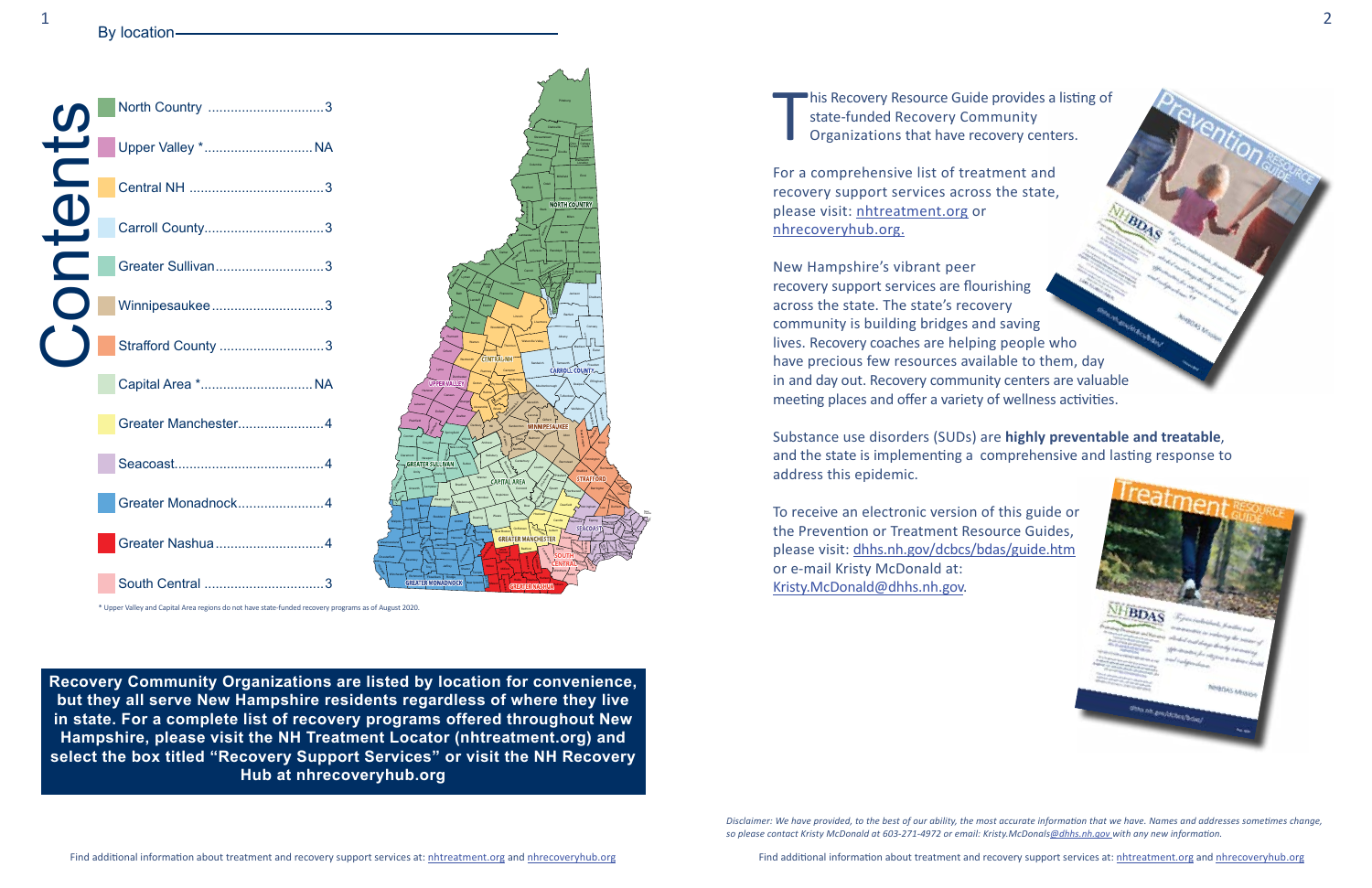### **North Country**

**LITLETON North Country Serenity Center** 33 W. Main St. Littleton, NH, 03561 PH: 603.444.1300 Website: [northcountryserenitycenter.org](https://northcountryserenitycenter.org/) 

#### **Winnipesaukee Area**



**Navigating Recovery of the Lakes Region**  102 Court St., Laconia NH, 03246 PH: 603.524.5939 Website: [navigatingrecovery.org](http://www.navigatingrecovery.org/)

Revive Recovery Resource Center 6 Railroad Ave. Derry, NH 03038 PH: 1.888.317.8312 Website: [reviverecovery.org/](https://reviverecovery.org/)

**TILTON** 

**Greater Tilton Area Family Resource Center** 5 Prospect Street, Tilton, NH 03276 PH: 603.286.4255 Website: [gtafrc.com/](https://www.gtafrc.com/)

#### **FRANKLIN**

**Greater Tilton Area Family Resource Center** 175 Center St., Franklin, NH 03235 PH: 603.286.4255 Website: [gtafrc.com/](https://www.gtafrc.com/)

## **Central NH**

**PLYMOUTH Plymouth Area Recovery Connections** 258 Highland St., Plymouth, NH 03264 PH: 603.238.3555 Website: [parcnh.org](http://parcnh.org/)

## **South Central NH**

#### **DERRY**

#### **Carroll County**

**CONWAY MWV Supports Recovery** 1620 East Main St. Ctr. Conway, New Hampshire 03813 PH: 603.662.0668 Website: [mwvsupportsrecovery.org/about-us](https://www.mwvsupportsrecovery.org/)

> **NASHUA Revive Recovery Resource Center** 163 Main St. Nashua, NH 03060 PH: 1.888.317.8312 Website: [reviverecovery.org/](https://reviverecovery.org/)



Find additional information about treatment and recovery support services at: [nhtreatment.org](http://nhtreatment.org/) and nhrecoveryhub.org



**NORTH CONWAY**

**White Horse Recovery Center** 2977 White Mountain Hwy., N. Conway NH, 03860 PH: 603.301.0041 Website: [whitehorserecovery.org/recovery-communi](https://whitehorserecovery.org/recovery-community-organization/)[ty-organization/](https://whitehorserecovery.org/recovery-community-organization/)

**CENTER OSSIPEE White Horse Recovery Center** 68 NH-16B, Center Ossipee, NH 03814 PH: 603.301.0041 Website: [whitehorserecovery.org/recovery-communi](https://whitehorserecovery.org/recovery-community-organization/)[ty-organization/](https://whitehorserecovery.org/recovery-community-organization/)

#### **Greater Sullivan Area**

**CLAREMONT Center for Recovery Resources** 1 Pleasant St. Suite 104 Claremont, NH PH: 603.542.1848 Website: centerforrecoveryresourcesnh.weebly.com/

#### <span id="page-2-1"></span>**Strafford County Area**

**SOS Recovery Community Organization** PH: 603.841.2350 Website: [sosrco.org](https://straffordrecovery.org/)

**DOVER** 4 Broadway, Dover NH 03820

**ROCHESTER** 63 S. Main St., Rochester, NH 03867

**HAMPTON** 1 Lafayette Rd., Unit 1, Hampton, NH 03842

## Recovery Community Center by Locations

**WINNIPESAUKEE**





**GREATER MANCHESTER**



#### **Greater Manchester**

### **MANCHESTER**

**HOPE for NH Recovery**

267 Wilson St., Manchester NH 03103

PH: 603.935.7524

Website: [hopefornhrecovery.org](http://www.hopefornhrecovery.org/)



**Safe Harbor Recovery Center**

865 Islington St.Portsmouth, NH 03801

PH: 603.570.9444

Website: [granitepathways.org/safe-harbor-recov-](http://granitepathwaysnh.org/safe-harbor-recovery-center/)

[ery-center/](http://granitepathwaysnh.org/safe-harbor-recovery-center/)

#### **Greater Nashua**

### **Greater Monadnock**

**KEENE**

**Keene Serenity Center** 34 Mechanic St. Keene 03431 PH: 603.283.5015 Website: [kscrecovery.org](https://www.kscrecovery.org/)



**JAFFREY Reality Check** 17 Turnpike Rd. Jaffrey, NH 03452 PH: 603.532.9888 Website: [realitychekcnow.org/recovery-support](https://www.realitychecknow.org/recovery-support)

<span id="page-2-0"></span>



# **Recovery is a journey, not a destination.**